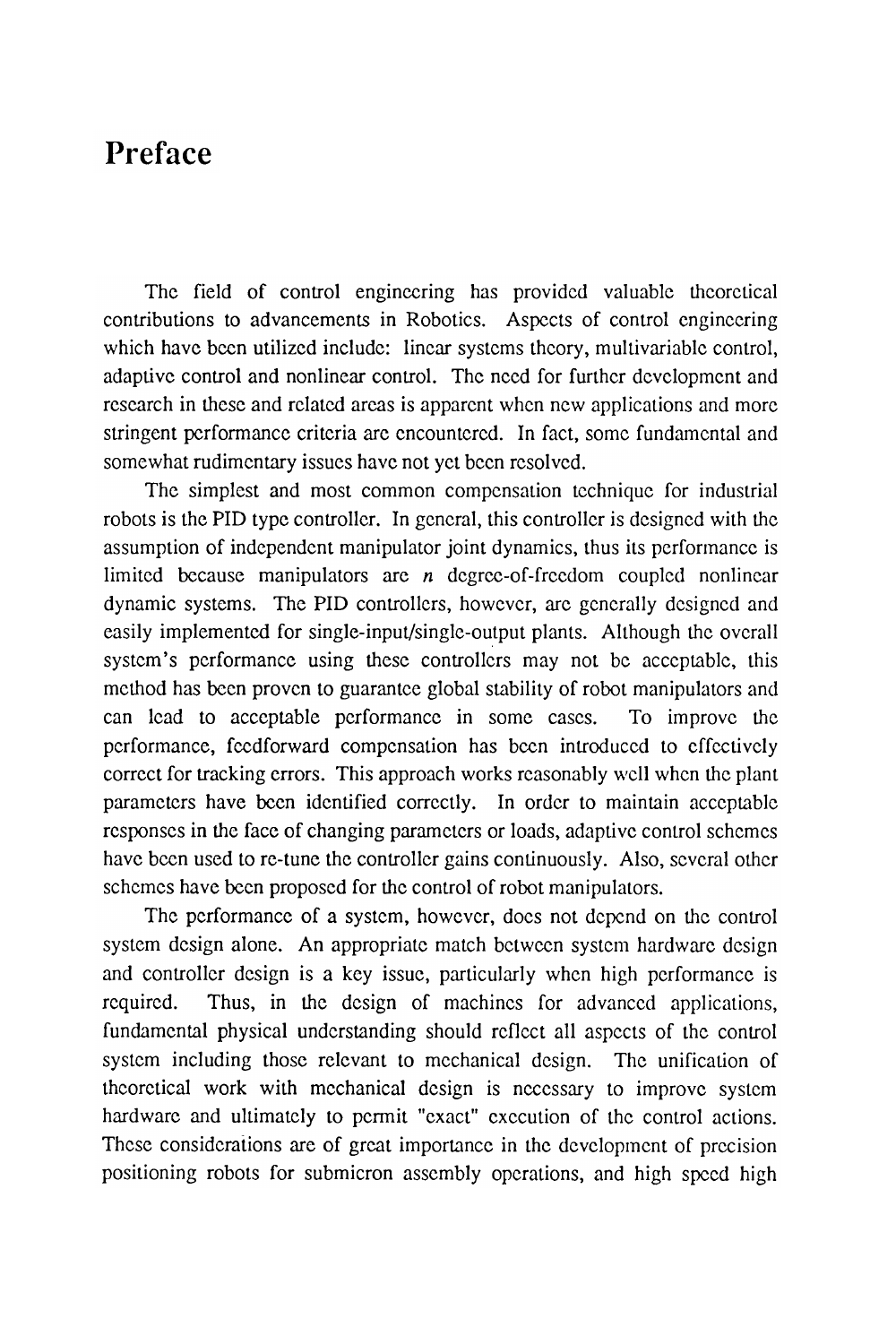accuracy manipulators for trajcctory control. For example, in certain laser cutting applications the end cffcctor speed, acceleration and tracking tolerance are on the order of 3 m/s, 3 to 5 G and 0.05 mm respectively. Thus, the hardware for such applications must bc properly engineered to meet these scvcre control specifications.

Thc gap between mechanical design and control is gradually closing. Advancements in control engineering have contributed strongly to the merging of these fundamental issues, and the development of a unified approach to robot design and control. Thc goal of this book is to present such a unified approach to design and control in the development of high performance robot manipulators -- this text is intended to provide not only theoretical fundamentals needed for analysis and synthesis but also practical hardware implementations in direct-drive robot tcchnology.

This book is organized into four parts: Direct-Drivc Tcchnologics, Arm Dcsign Thcory, Dcvelopment of M.I.T. Dircct-Drive Manipulators, and Supporting Articles.

Chapter 1 of this book starts with a historical perspective in robot design, then presents the direct -drive concept. Description of several direct-drive robots is given as an overview for the state-of-the-art in this technology. This includes a few models that were designed at the M.I.T. Laboratory for Manufacturing and Productivity, Carnegie-Mellon University and industrial companies that have produced products which use this concept.

The robot components; such as motors, drive amplifiers, sensors and arm linkages; are covered in Chapter 2. More importantly, the issues in arm design and control are also discussed in this chapter.

Chapters 3, 4, 5 and 6 deal with arm design theory. They introduce analytical tools for evaluation of the static characteristics of manipulators and new approaches in the design of manipulators with simplified dynamics.

The development of the M.I.T. direct-drive robot for high speed trajectory control is presented in chapters 7 and 8. These chapters cover not only the design of the mechanism but also the control system design.

The last part of this book presents some supporting articles relevant to the design and control of direct-drive manipulators.

We would like to express our sincere thanks to Professor Davi N. Wormley, Head of the Department of Mechanical Engineering at M.I.T, for his support and encouragement since we bcgan writing this book in the early summer of 1985.